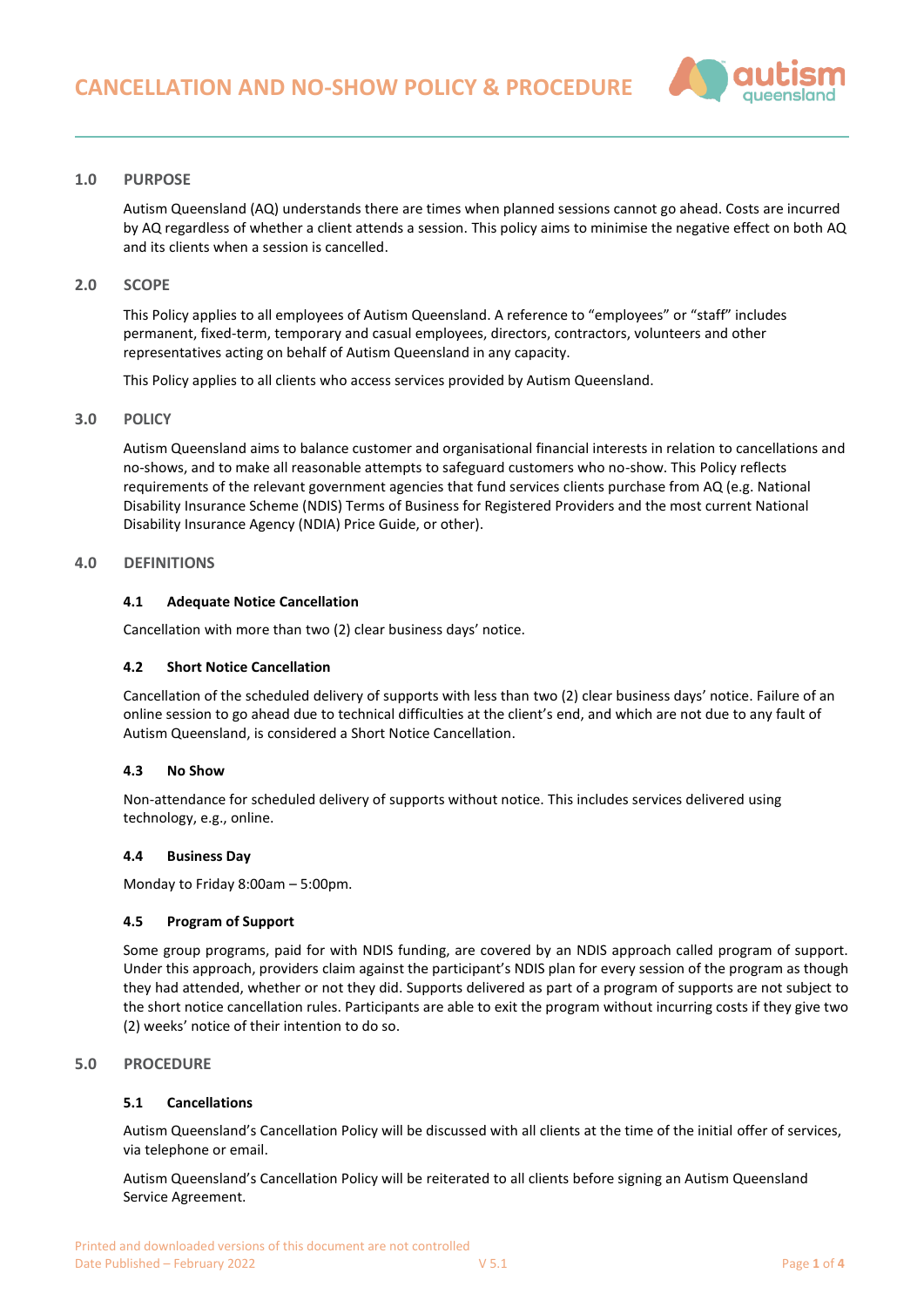

To cancel an appointment, clients can contact the office of the appropriate Autism Queensland centre within business hours. Alternatively, clients may leave a message if contacting over a weekend or public holiday. However, the business days' notice periods still apply.

Please note: for services where an SMS reminder is sent prior to the appointment, the reminder is a courtesy only. Failure to receive the SMS reminder is not accepted as reason to not attend an appointment.

When clients are unable to participate in an online session due to technical difficulties at their end, they will contact either the employee scheduled to support them or the relevant Autism Queensland centre with this information to ensure that the AQ employee does not initiate the required safeguarding procedure (see *[5.7](#page-2-0)  [Safeguarding and No-Shows\)](#page-2-0).*

## <span id="page-1-0"></span>**5.2 Notice Periods**

- 5.2.1 Where Autism Queensland cancels as the service provider, no charge is made to either the participant or to the NDIS.
- 5.2.2 Where the participant cancels with adequate notice, no charge applies (*[4.1 Adequate Notice](#page-0-0)*).
- 5.2.3 Where the participant cancels with short notice (*[4.2 Short Notice Cancellation](#page-0-1)*) or no-shows (*[4.3](#page-0-2)  [No Show](#page-0-2)*), Autism Queensland will charge 100% of the scheduled fee
- 5.2.4 Wherever possible, Autism Queensland will charge the relevant funding body (e.g. NDIS) directly. If the funding body rejects the cancellation payment for any reason, the client will be charged directly as above.
- 5.2.5 For services operating under an NDIS Program of Support approach, where the participant has given the appropriate notice of their intention to exit the program (4.5 Program of Support), Autism Queensland will charge 100% of the scheduled fee for sessions taking place during the 2 week notice period. No charges will be made for sessions after those taking place during the required 2-week notice period.

## **5.3 NDIS Funded Services**

- 5.3.1 For all NDIS-funded supports where the person's NDIS funding is able to be used for short notice cancellations and where Program of Support arrangements do not apply, 100% of the session fee will be charged to the client's NDIS plan for each session, as pe[r 5.2.1 t](#page-1-0)o [5.2.4](#page-1-0) above.
- 5.3.2 Where the NDIA does not permit charges against the NDIA plan, the customer will be personally charged as pe[r 5.2.1 to 5.2.4](#page-1-0) above. This will be recorded on the service delivery record and the relevant charge will be invoiced to the client personally.

## 5.3.3 *NDIS Program of Support*

Where the service is covered by the NDIS Program of Support approach, participants' NDIS plans will be charged for all sessions delivered within the period of the program, including sessions where the participant did not attend, regardless of how much notice of the absence was provided.

As part of this arrangement, participants are able to exit the program without incurring any costs for the remaining sessions not attended, if they give two (2) weeks' notice of their intention to do this. Participants will be charged for sessions taking place during the 2-week notice period, regardless of if they attend the sessions or not.

#### **5.4 Helping Children with Autism (HCWA) Funded Services**

HCWA funds cannot be used to pay for sessions that did not take place. The charges as laid out in [5.2](#page-1-0) apply and will be invoiced to the family. Please refer to the specific conditions as stipulated in the Autism Queensland Service Intake Form.

## **5.5 All Other Forms of Payment (i.e. other than NDIS or HCWA)**

For all other sources of payment for services including self-funding, Autism Queensland will invoice the client directly for payment according to the notice periods outlined i[n 5.2.](#page-1-0)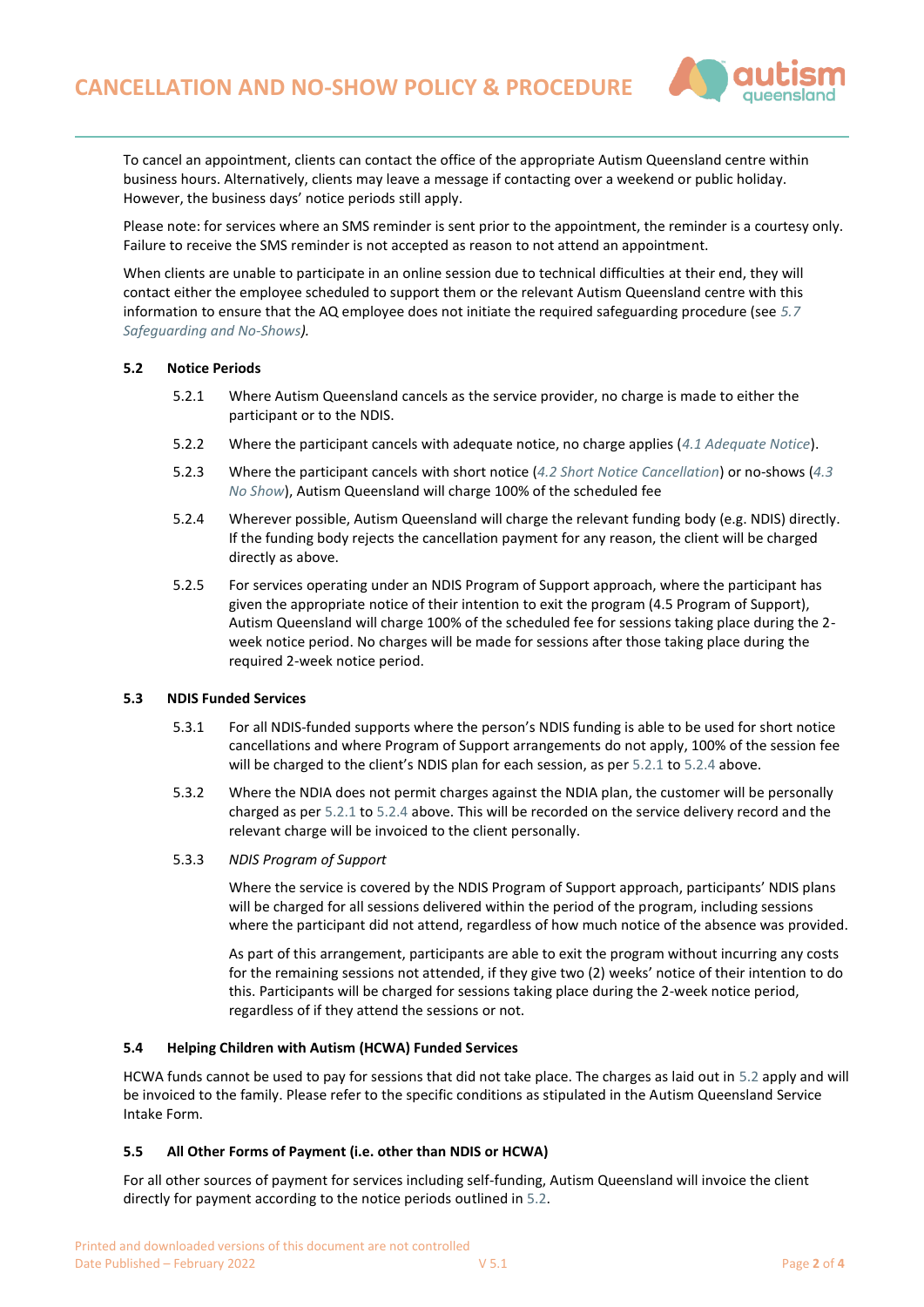

## **5.6 Special Circumstances**

Charges may be waived if the customer has experienced a significant event. The decision to waive the charge is made as goodwill and can only be made by the Team Leader or Manager of the relevant service.

## <span id="page-2-0"></span>**5.7 Safeguarding and No-Shows**

In the event of a no-show, the employee scheduled to support the client will make every attempt to contact the client to determine if there are any special circumstances or safety concerns for the client:

- telephone the client to check on their safety (if appropriate to do so);
- telephone the client's nominated emergency contact person;
- contact the relevant Autism Queensland Team Leader and seek direction on next steps.

The Team Leader will:

- assess and determine the next steps including whether to persist with contacting the client, their emergency contact person or other authorities having regard to what is known about the client, their behaviours and risks; and
- make a decision regarding the client's next appointment (if relevant), including sending a reminder SMS and/or telephone call.

## **5.8 Suspension of Services**

Some clients/carers may wish to request a temporary suspension of face-to-face service delivery (for example, due to going away on holiday, accessing another service).

The client/carer may wish for their place to be held for them until they return. Autism Queensland is unable to hold a placement without payment. If the client/carer wishes the place to be held open until their return, the client must pay for the service during the period of absence. Clients paying for services with NDIS funding cannot use that funding to pay for time periods in excess of what is laid out in Notice Periods above.

If the client/carer chooses not to pay for that position, the place will be offered to the next client on the waiting list for that service.

If the client chooses not to pay for that position and it is still available on the client's return, they will be restored to that service.

If the position has been filled, the client's name will be placed on the waiting list for that service and a place offered when available. The services that this applies to will each have specific arrangements and requirements in place, which will be discussed with the participant and/or family at the time of notification of the ongoing absence.

Continued consecutive absences, regardless of length of notice given, will be considered as subject to suspension of services. The placement in the current service will be discontinued and the relevant Autism Queensland staff member will contact the client / carer to discuss what services may be more appropriate at this time and / or how else Autism Queensland can be of assistance.

# **6.0 RELATED DOCUMENTS**

## **Legislation and Regulations**

*[National Disability Insurance Scheme Act 2013 \(Cth\)](https://www.legislation.gov.au/Details/C2019C00332)*

*[Privacy Act 1988 \(Cth\)](https://www.legislation.gov.au/Details/C2017C00283)*

## **Standards and Principles**

[Australian Privacy Principles](https://www.oaic.gov.au/individuals/privacy-fact-sheets/general/privacy-fact-sheet-17-australian-privacy-principles) [Human Services Quality Standards](https://www.communities.qld.gov.au/gateway/funding-grants/human-services-quality-framework/overview-framework) (Dept Communities, Disability Services and Seniors) [National Disability Standards \(Cth\)](https://www.dss.gov.au/our-responsibilities/disability-and-carers/standards-and-quality-assurance/national-standards-for-disability-services) [NDIS Quality & Safeguarding Framework](https://www.dss.gov.au/our-responsibilities/disability-and-carers/standards-and-quality-assurance/national-standards-for-disability-services) [NDIS Code of Conduct](https://www.ndiscommission.gov.au/workers/ndis-code-conduct) [NDIS Price Guide](https://www.ndis.gov.au/providers/price-guides-and-pricing)